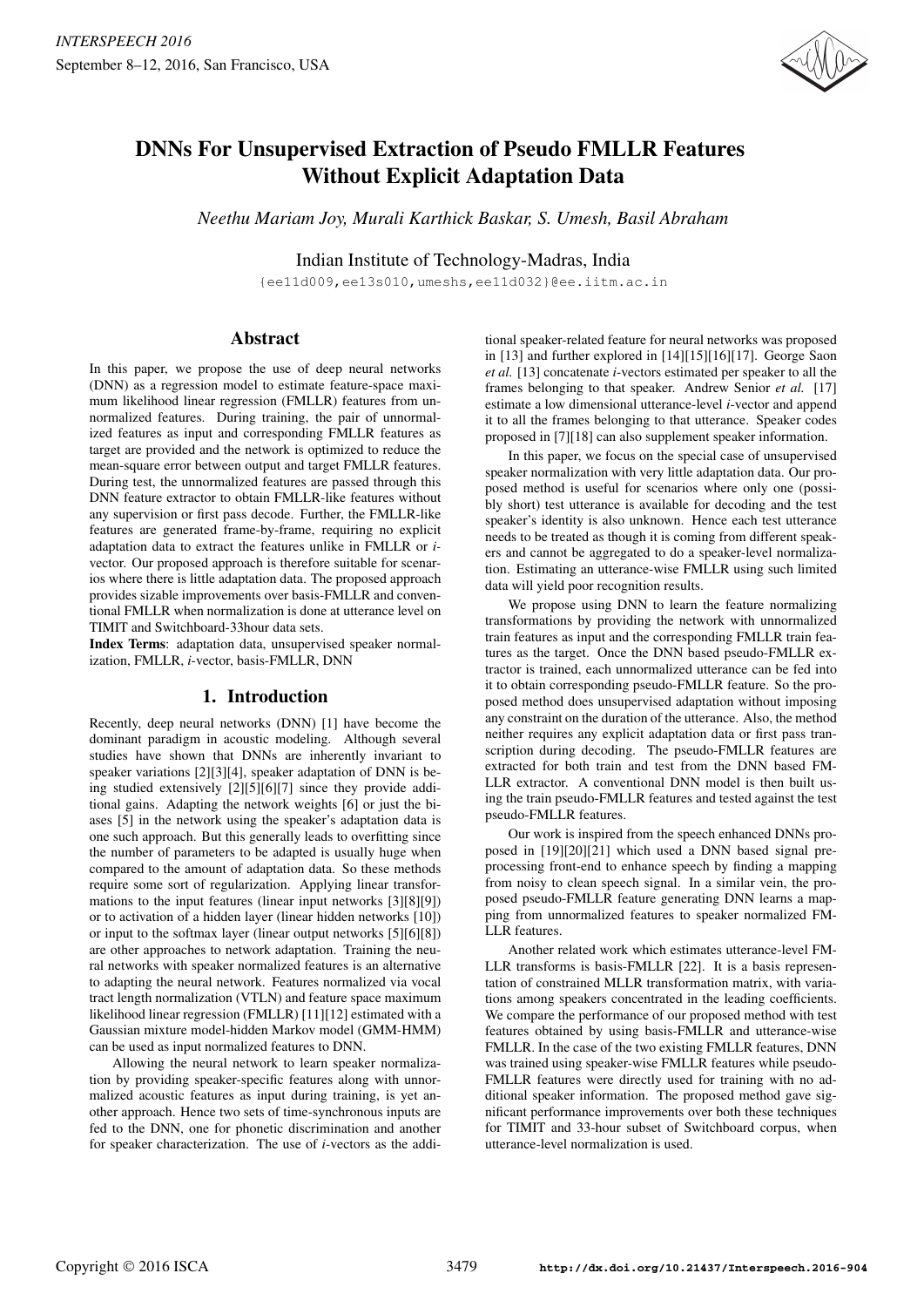

Figure 1: Proposed pseudo-FMLLR feature generation using DNN

The paper is organized as follows. Section 2 describes in detail the proposed method of generating pseudo-FMLLR features using DNN. The details of the experiments done on TIMIT and Switchboard-33hour corpus are given in section 3. The results of these experiments are presented and discussed in section 4. Finally, section 5 summarizes the findings and lists out the major contributions of the paper.

# 2. DNN-Based Extraction of Pseudo-FMLLR Features

Feature extraction using DNNs has been widely studied in the past. Bottleneck features were used as alternate inputs to conventional GMM-HMM based acoustic models. DNNs were also shown capable of estimating noise or speaker information from the utterance which can then be fed back to the network for the training algorithm to exploit the noise (noise-aware training or NaT) [23][24] or speaker (speaker-aware training or SaT) information.

In this paper, we propose a DNN based technique which generates speaker normalized features from unnormalized features. The proposed method relies on a DNN to learn a mapping for FMLLR feature normalization, by providing a timesynchronous pair of unnormalized feature as input and corresponding FMLLR feature as target from the train data. Using mean square error (MSE) between the target FMLLR feature and the pseudo-FMLLR feature generated by the network, DNN is optimized. Once this DNN is trained, pseudo-FMLLR features are generated for train and test utterances by feeding unnormalized features as input. These features are later used for DNN acoustic modeling.

Figure 1 shows the block schematic of a pseudo-FMLLR generating DNN. Over a context window of *N* frames (we take  $N=9$ , i.e.,  $\pm 4$  context), the unnormalized features are stacked and fed as input to the DNN. The corresponding FMLLR feature of the middle frame in the unnormalized feature input is given as the target. This DNN is fully connected with rectified linear units (ReLU) as the activation function in the hidden layers. As the transformation from unnormalized feature to normalized FMLLR feature is linear, using ReLU to characterize this in the DNN rather than other non-linear activation functions like tanh or sigmoid is a logical choice. We have also found experimentally, that ReLU gave performance improve-



Figure 2: Change in MSE objective function of the DNN for extracting pseudo-FMLLR features for cross-validation data during each training epoch in Switchboard-33hour

ments compared to sigmoid and tanh.

Figure 2 shows the MSE between target FMLLR features and pseudo-FMLLR features for cross-validation data during DNN training of Switchboard-33hour for the three unnormalized input features considered. As the objective function comes closer to zero, it is clear that the DNN learns about the FMLLR normalization from the input unnormalized features.

# 3. Experimental Details

# 3.1. Analysis Of Different Unnormalized Input Features

Using 25ms frame-length and a frame-shift of 10ms, 13 dimensional Mel frequency cepstral coefficient (MFCC) feature vectors were extracted for each frame. Delta and acceleration coefficients were then augmented to these features to get a 39-dimensional feature vector. These were then mean and variance normalized per speaker for the train utterances. The 9 consecutive frames of MFCC were spliced together and projected down to 40-dimensional feature vector using linear discriminant analysis (LDA) and further diagonalized by maximum likelihood linear transformation (MLLT). These are referred to as LDA features. To get speaker normalized features, FMLLR transform was computed for each speaker in the train data on top of LDA features. Conventional FMLLR and basis-FMLLR features were tested by normalizing both at speakerlevel and utterance-level. Additionally, 40-dimensional log Mel filter bank features were also extracted for every 25ms frames, shifted at 10ms interval. An extra 3-dimensional pitch information is augmented to it, forming 43-dimensional feature vector. These are referred to as unnormalized filter bank features.

#### 3.2. Training DNN for Pseudo-FMLLR Feature Extraction

Three different types of unnormalized input features were considered: (a) 39-dimensional MFCC, (b) 40-dimensional LDA, (c) 43-dimensional filter bank features with pitch information. The target features were FMLLR features in all the three cases. Considering a temporal context of 9 frames for the input features, the input layer of the DNN had  $D \times 9$  neurons, where  $D = \{39, 40, 43\}$  for MFCC, LDA and filter bank features respectively. All the three DNNs had 6 hidden layers with 1024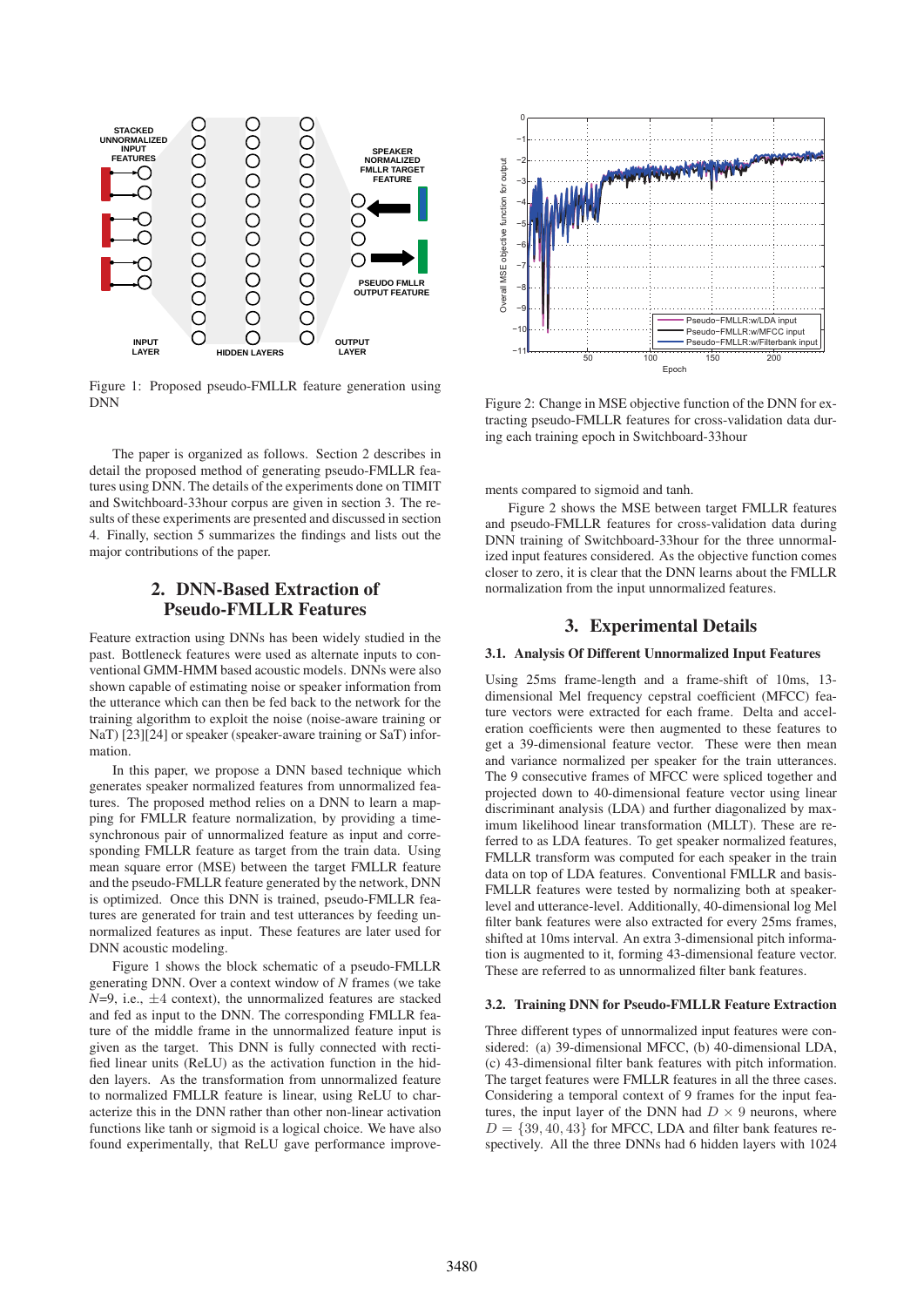

Figure 3: Frame Accuracy on cross-validation data for various DNNs in TIMIT

ReLU per layer. The output layer had 40 units representing the 40-dimensional FMLLR feature.

As the network needs to learn about speaker normalization pattern of FMLLR, speaker information is assumed to be available for the train utterances. The target speaker-specific FM-LLR features were estimated from GMM-HMM. The DNN was optimized to reduce the MSE between these speaker normalized FMLLR features and the pseudo-FMLLR features generated by the network as shown in Figure 2. Once the network has completed training, pseudo-FMLLR features for train and test data were generated by passing the input features to the network.

### 3.3. Details Of Speech Corpus Used

The TIMIT continuous speech corpus [25] of read speech consists of broadband recordings of 630 speakers of eight major dialects of American English, each reading ten phonetically rich sentences [25]. Following the Kaldi recipe [26], 3696 speech files from 462 speakers were used for training and 400 utterances from 50 speakers was held out as the development set. The evaluation set has 192 utterances from 24 speakers. A bigram phoneme language model built from the train data was used in the decoding phase.

Switchboard–1 Release 2 telephone speech corpus [27] has 2400 two–sided telephone conversations from 543 speakers from all over the United States. The experiments were conducted on 33–hour (30K utterances) subset of the train data as mentioned in the Kaldi recipe. HUB5 English evaluation dataset [28] of conversational telephonic speech with 2.1 hours of audio and a development set with 5 hours of audio as mentioned in Kaldi recipe were used for testing. A 4-gram language model built from entire train data and Fisher English corpus [29] was used as the decoding language model.

## 3.4. Training DNN for Acoustic Modeling

Speaker independent and speaker normalized DNN acoustic models were trained, which differs only in the type of input provided. Speaker independent models used MFCC or LDA features as input. Conventional FMLLR or basis-FMLLR features estimated on per speaker basis were the inputs for speaker normalized DNN models. We used speaker-level normalization during train for these two features. In the case of pseudo-



Figure 4: Frame Accuracy on cross-validation data for various DNNs in Switchboard-33hour

FMLLR, train features were extracted from the DNN feature extractor without using any explicit speaker information.

All DNN models shared the following same configuration: a context window of 11 frames applied on the input features, 6 hidden layers with tanh activation function and 2048 units per layer. The number of units in the output softmax layer corresponds to the number of context-dependent states in a phonetic decision tree with triphone context. The alignment information was taken from GMM-HMM model trained on conventional FMLLR features. The entire train data was first randomized at frame level prior to training. On minibatches of 250 frames, DNNs were trained with stochastic gradient descent approach and cross-entropy criterion. Layerwise discriminative pretraining was done prior to cross-entropy training.

Optionally, *i*-vectors were augmented to the input features for both speaker independent and speaker normalized DNN models. Following the recipe in [17], *i*-vectors were extracted on a per utterance basis and all the frames of a given utterance were augmented with the same *M*-dimensional *i*-vector*.* Both 20 and 40 dimensional *i*-vectors were extracted for all train and test utterances from a full-covariance GMM (128 and 512 mixture components in TIMIT and Switchboard-33hour respectively) built from 40-dimensional LDA features.

## 4. Results and Discussion

Figure 3 and 4 show the frame accuracy on cross-validation data for the afore mentioned various DNN acoustic models built for TIMIT and Switchboard-33hour respectively. It shows that the DNN trained on pseudo-FMLLR features is closer to the DNN trained on speaker-specific FMLLR than to those trained from unnormalized features like MFCC or LDA. This validates our claim that pseudo-FMLLR features, although learned from unnormalized features, are similar to the target FMLLR features. Even if additional speaker information is augmented to the unnormalized features via *i-*vector, the cross-validation frame accuracy of the resulting DNNs are not above that of the ones trained on pseudo-FMLLR features.

Tables 1 and 2 provides the phone error rate (PER) and word error rate (WER) of the various DNN acoustic models mentioned in section 3.4 for TIMIT and Switchboard-33hour respectively. We make the following observations:

• Of the three types of pseudo-FMLLR features, the one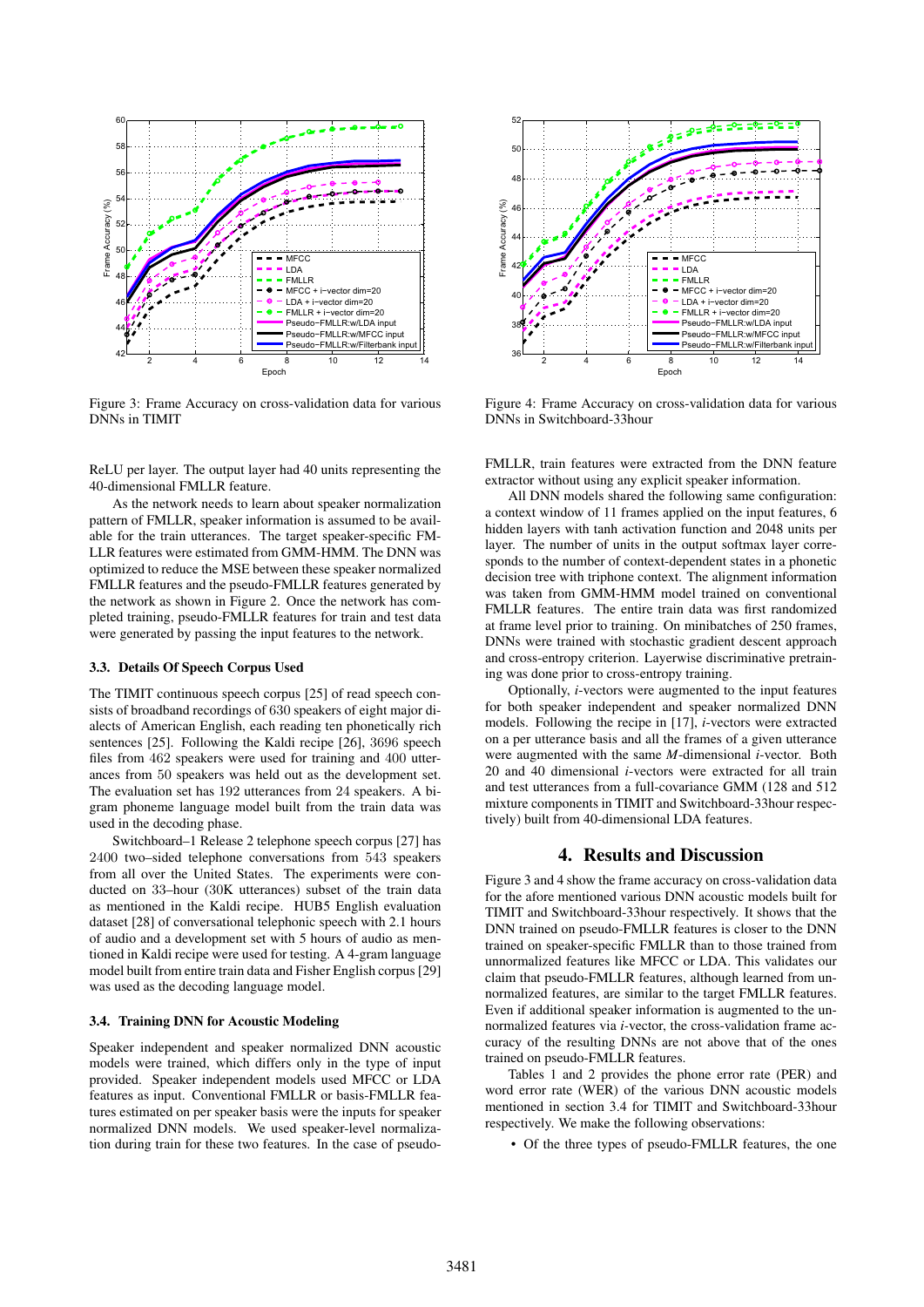|                                               | $\cdot$ $\cdot$ $\cdot$ $\cdot$<br>Without <i>i-Vectors</i> |      |                                        |      |                                      | With i-Vectors of dim 20 |                                        |      | With i-Vectors of dim 40             |      |                                 |             |
|-----------------------------------------------|-------------------------------------------------------------|------|----------------------------------------|------|--------------------------------------|--------------------------|----------------------------------------|------|--------------------------------------|------|---------------------------------|-------------|
| <b>Feature Type</b>                           | Speaker-wise<br><b>Normalization</b>                        |      | Utterance-wise<br><b>Normalization</b> |      | Speaker-wise<br><b>Normalization</b> |                          | Utterance-wise<br><b>Normalization</b> |      | Speaker-wise<br><b>Normalization</b> |      | Utterance-wise<br>Normalization |             |
|                                               |                                                             |      |                                        |      |                                      |                          |                                        |      |                                      |      |                                 |             |
|                                               | Dev                                                         | Eval | Dev                                    | Eval | Dev                                  | Eval                     | Dev                                    | Eval | Dev                                  | Eval | Dev                             | Eval        |
| <b>MFCC</b>                                   | 19.0                                                        | 20.3 | 20.0                                   | 21.2 | 18.2                                 | 20.3                     | 19.3                                   | 20.6 | 18.3                                 | 20.1 | 19.2                            | 21.0        |
| <b>LDA</b>                                    | 18.8                                                        | 19.9 | 19.9                                   | 21.1 | 17.8                                 | 19.3                     | 18.9                                   | 20.6 | 18.2                                 | 19.3 | 19.0                            | 20.7        |
| <b>FMLLR</b>                                  | 17.4                                                        | 18.8 | 24.6                                   | 25.0 | 17.1                                 | 18.6                     | 23.8                                   | 25.1 | 16.9                                 | 19.0 | 23.9                            | 24.8        |
| <b>BASIS FMLLR</b>                            | 17.6                                                        | 19.1 | 19.3                                   | 20.6 | 17.4                                 | 18.9                     | 19.0                                   | 20.9 | 17.2                                 | 19.0 | 19.1                            | 20.9        |
| <b>Pseudo FMLLR Features Generated By DNN</b> |                                                             |      |                                        |      |                                      |                          |                                        |      |                                      |      |                                 |             |
| $LDA$ -> $FMLLR$                              | 18.5                                                        | 19.7 | 19.2                                   | 20.2 | 17.8                                 | 19.9                     | 18.8                                   | 20.3 | 18.0                                 | 19.7 | 18.9                            | 20.6        |
| <b>MFCC -&gt; FMLLR</b>                       | 18.4                                                        | 19.7 | 19.2                                   | 20.4 | 17.8                                 | 20.0                     | 18.9                                   | 20.7 | 18.1                                 | 20.1 | 18.8                            | 20.4        |
| <b>FBANK -&gt; FMLLR</b>                      | 18.1                                                        | 19.1 | 18.8                                   | 19.8 | 17.9                                 | 19.5                     | 18.5                                   | 20.2 | 17.7                                 | 19.1 | 18.5                            | <b>20.0</b> |

Table 1: Phone Error Rate (%) of various DNN acoustic models for TIMIT

Table 2: Word Error Rate (%) of various DNN acoustic models for Switchboard 33-hour

|                                               | <b>Without i-Vectors</b> |       |                      |       | With i-Vectors of dim 20 |       |                      |       | With i-Vectors of dim 40 |       |                      |       |
|-----------------------------------------------|--------------------------|-------|----------------------|-------|--------------------------|-------|----------------------|-------|--------------------------|-------|----------------------|-------|
| <b>Feature Type</b>                           | Speaker-wise             |       | Utterance-wise       |       | Speaker-wise             |       | Utterance-wise       |       | Speaker-wise             |       | Utterance-wise       |       |
|                                               | <b>Normalization</b>     |       | <b>Normalization</b> |       | <b>Normalization</b>     |       | <b>Normalization</b> |       | <b>Normalization</b>     |       | <b>Normalization</b> |       |
|                                               | Dev                      | Hub5  | Dev                  | Hub5  | Dev                      | Hub5  | Dev                  | Hub5  | Dev                      | Hub5  | Dev                  | Hub5  |
| <b>MFCC</b>                                   | 28.18                    | 21.90 | 29.87                | 22.70 | 26.33                    | 21.40 | 27.87                | 22.60 | 26.56                    | 21.90 | 27.81                | 22.90 |
| <b>LDA</b>                                    | 27.96                    | 21.50 | 29.75                | 22.60 | 26.31                    | 21.50 | 27.87                | 22.40 | 26.53                    | 21.90 | 27.80                | 22.50 |
| <b>FMLLR</b>                                  | 25.61                    | 19.50 | 35.50                | 29.20 | 25.17                    | 19.70 | 33.82                | 28.00 | 25.04                    | 19.40 | 33.18                | 28.10 |
| <b>BASIS FMLLR</b>                            | 25.79                    | 19.50 | 30.33                | 23.80 | 25.35                    | 19.70 | 29.37                | 23.60 | 25.16                    | 19.50 | 29.05                | 23.70 |
| <b>Pseudo FMLLR Features Generated By DNN</b> |                          |       |                      |       |                          |       |                      |       |                          |       |                      |       |
| $LDA$ -> $FMLLR$                              | 27.30                    | 21.80 | 29.13                | 23.10 | 26.44                    | 21.60 | 28.31                | 22.80 | 26.34                    | 21.50 | 28.16                | 23.00 |
| MFCC -> FMLLR                                 | 27.29                    | 21.90 | 29.10                | 22.70 | 26.47                    | 21.40 | 28.28                | 22.60 | 26.32                    | 21.30 | 28.12                | 22.70 |
| <b>FBANK -&gt; FMLLR</b>                      | 26.77                    | 22.10 | 28.88                | 23.10 | 26.01                    | 21.90 | 28.48                | 23.10 | 25.96                    | 21.60 | 28.18                | 22.90 |

\*Hub5 results are for the Switchboard component in the data. We chose this to show the effect of adding i-vectors to the input features.

learned from filter bank gave the better acoustic model gains. This can also be validated from Figures 3 and 4, where the cross-validation frame accuracy of the DNN acoustic model trained with pseudo-FMLLR features generated from filter bank features is closer to conventional speaker normalized FMLLR DNN.

- Pseudo-FMLLR features outperform utterancenormalized conventional FMLLR and basis-FMLLR features by a significant margin in both TIMIT and Switchboard-33hour experiments. The performance of all the three pseudo-FMLLR features are highly superior to conventional FMLLR and basis-FMLLR features, with or without *i*-vectors.
- For TIMIT, the pseudo-FMLLR features give improved phone recognition accuracy over unnormalized features like MFCC and LDA for both development and evaluation data sets. This observation holds true for both speaker-level and utterance-level normalization. In the case of Switchboard-33hour, pseudo-FMLLR features gives performance improvement over the unnormalized features only in the development set for speaker-level and utterance-level normalization scenarios. But for the HUB5 evaluation data, pseudo-FMLLR gives only comparable performance to that of unnormalized features for both normalization cases.
- When *i*-vectors were augmented with unnormalized features, considerable performance gain was observed for both utterance-level and speaker-level normalization cases. For TIMIT, this improved performance of unnormalized features with i-vectors was still inferior to recognition accuracy of pseudo-FMLLR without i-vectors.

This is in accordance with the observations made from Figure 3. In the case of Switchboard-33hours, both methods did not give improvement for HUB5 evaluation data.

• Appending *i*-vectors to pseudo-FMLLR, basis-FMLLR or conventional FMLLR provides only marginal gains in TIMIT for both utterance-level and speaker-level normalization cases. A similar pattern was also observed in speaker-level normalized case of Switchboard-33hour. But, the improvements were more pronounced for utterance-level normalization cases. Thus, we can infer that pseudo-FMLLR features already has speaker information embedded in it and supplying an additional source of speaker information via *i*-vectors was redundant. The marginal improvement obtained can be attributed to the ability of *i*-vectors to encode channel and background noise variations in addition to speaker variations[14][17].

# 5. Conclusion

In this paper, we have proposed an unsupervised speaker normalization technique based on DNN which requires no adaptation data. A time-synchronous input-target pair of unnormalized feature and speaker-normalized FMLLR feature is used to train a DNN based regression model. This DNN feature extractor generates pseudo-FMLLR features for both train and test utterances from unnormalized feature input. These features can then be used for acoustic modeling and was shown to give performance improvement over utterance-normalized conventional FMLLR and basis-FMLLR features.